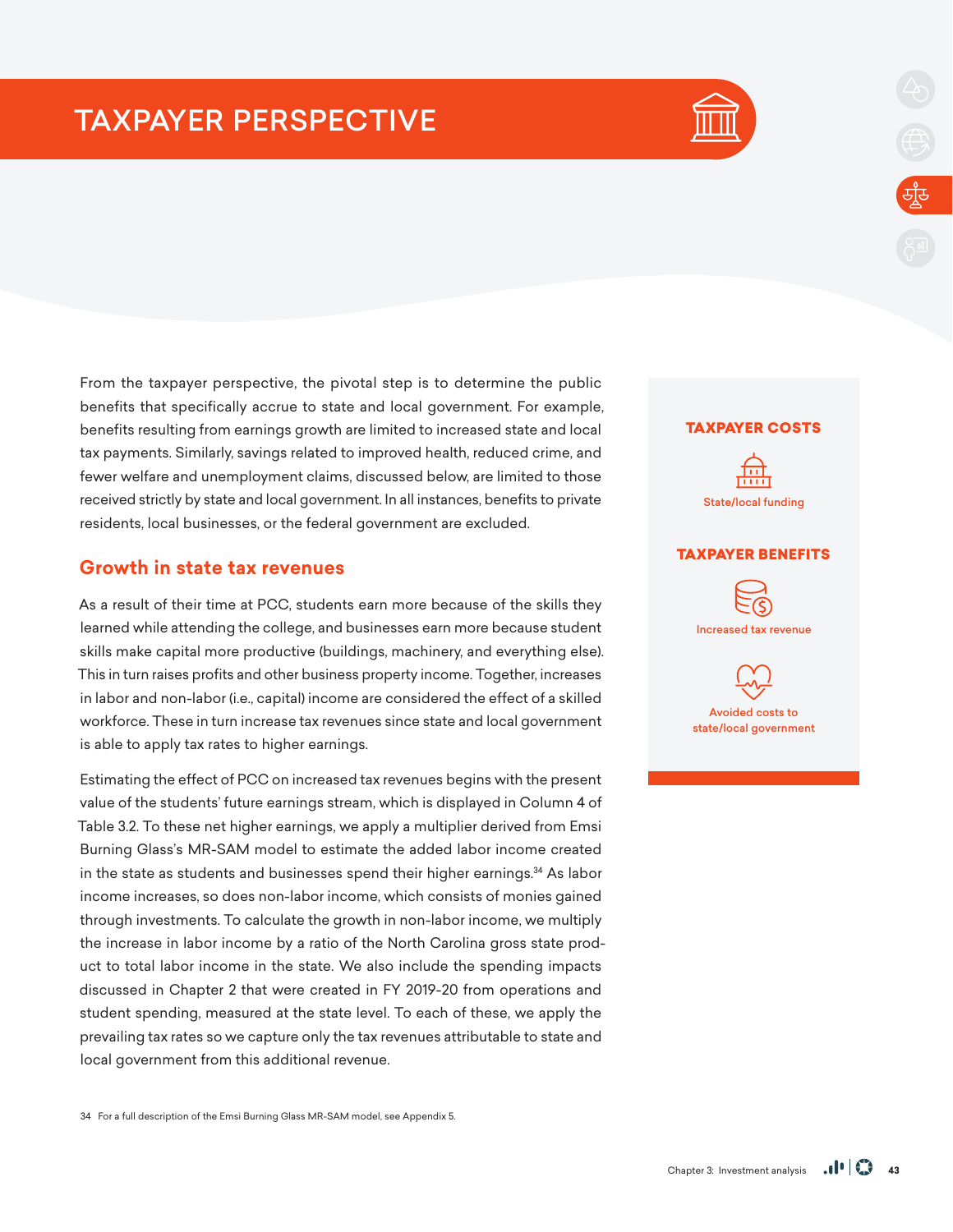Not all of these tax revenues may be counted as benefits to the state, however. Some students leave the state during the course of their careers, and the higher earnings they receive as a result of their education leaves the state with them. To account for this dynamic, we combine student settlement data from the college with data on migration patterns from the Internal Revenue Service to estimate the number of students who will leave the state workforce over time.

We apply another reduction factor to account for the students' alternative education opportunities. This is the same adjustment that we use in the calculation of the alumni impact in Chapter 2 and is designed to account for the counterfactual scenario where PCC does not exist. The assumption in this case is that any benefits generated by students who could have received an education even without the college cannot be counted as new benefits to society. For this analysis, we assume an alternative education variable of 15%, meaning that 15% of the student population at the college would have generated benefits anyway even without the college. For more information on the alternative education variable, see Appendix 7.

We apply a final adjustment factor to account for the "shutdown point" that nets out benefits that are not directly linked to the state and local government costs of supporting the college. As with the alternative education variable discussed under the alumni impact, the purpose of this adjustment is to account for counterfactual scenarios. In this case, the counterfactual scenario is where state and local government funding for PCC did not exist and PCC had to derive the revenue elsewhere. To estimate this shutdown point, we apply a sub-model that simulates the students' demand curve for education by reducing state and local support to zero and progressively increasing student tuition and fees. As student tuition and fees increase, enrollment declines. For PCC, the shutdown point adjustment is 0%, meaning that the college could not operate without taxpayer support. As such, no reduction applies. For more information on the theory and methodology behind the estimation of the shutdown point, see Appendix 9.

After adjusting for attrition, alternative education opportunities, and the shutdown point, we calculate the present value of the future added tax revenues that occur in the state, equal to \$14.9 million. Recall from the discussion of the student return on investment that the present value represents the sum of the future benefits that accrue each year over the course of the time horizon, discounted to current year dollars to account for the time value of money. Given that the stakeholder in this case is the public sector, we use the discount rate of 0.4%. This is the real treasury interest rate recommended by the Office of Management and Budget (OMB) for 30-year investments, and in Appendix 1, we conduct a sensitivity analysis of this discount rate.35



35 Office of Management and Budget. "Discount Rates for Cost-Effectiveness, Lease Purchase, and Related Analyses." *Real Interest Rates on Treasury Notes and Bonds of Specified Maturities (in Percent)*. Last modified November 2020. https://www.whitehouse.gov/wp-content/uploads/2020/12/discount-history.pdf.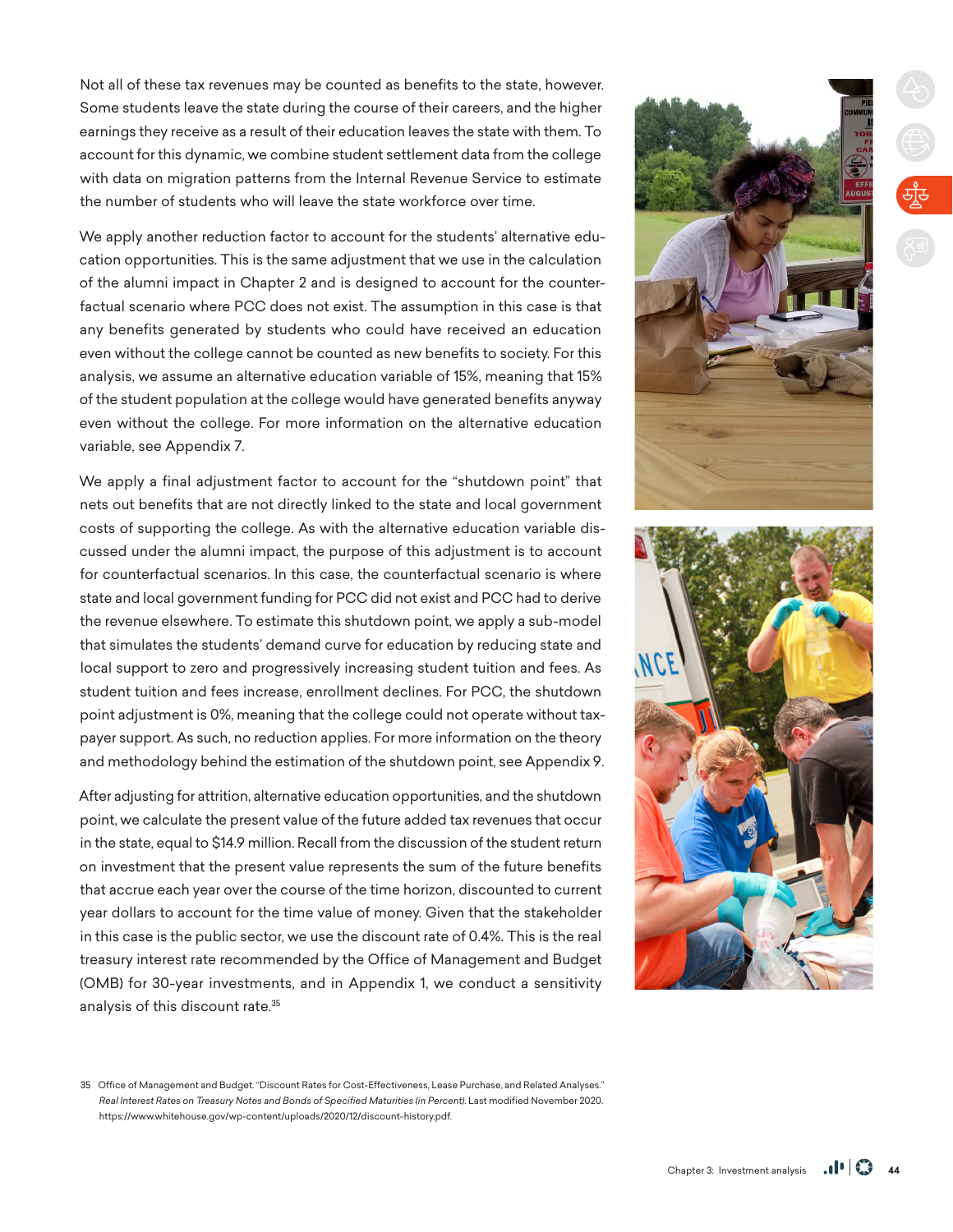# **Government savings**

In addition to the creation of higher tax revenues to the state and local government, education is statistically associated with a variety of lifestyle changes that generate social savings, also known as external or incidental benefits of education.

These represent the avoided costs to the government that otherwise would have been drawn from public resources absent the education provided by PCC. Government savings appear in Figure 3.2 and Table 3.3 and break down into three main categories: 1) health savings, 2) crime savings, and 3) income assistance savings. Health savings include avoided medical costs that would have otherwise been covered by state and local government. Crime savings

In addition to the creation of **higher tax revenues** to the state and local government, education is statistically associated with a variety of lifestyle changes that generate **social savings**.

consist of avoided costs to the justice system (i.e., police protection, judicial and legal, and corrections). Income assistance benefits comprise avoided costs due to the reduced number of welfare and unemployment insurance claims.

The model quantifies government savings by calculating the probability at each education level that individuals will have poor health, commit crimes, or claim welfare and unemployment benefits. Deriving the probabilities involves assembling data from a variety of studies and surveys analyzing the correlation between education and health, crime, and income assistance at the national and state level. We spread the probabilities across the education ladder and multiply the marginal differences by the number of students who achieved CHEs at each step. The sum of these marginal differences counts as the upper bound measure of the number of students who, due to the education they received at the college, will not have poor health, commit crimes, or demand income assistance. We dampen these results by the ability bias adjustment discussed earlier in the student perspective section and in Appendix 6 to account for factors (besides education) that influence individual behavior. We then multiply the marginal effects of education times the associated costs of health, crime, and income assistance.<sup>36</sup> Finally, we apply the same adjustments for attrition, alternative

#### Table 3.3: PRESENT VALUE OF ADDED TAX REVENUE AND GOVERNMENT SAVINGS (THOUSANDS)

| Added tax revenue               | \$14,942     |
|---------------------------------|--------------|
| <b>Government savings</b>       |              |
| Health-related savings          | <b>\$405</b> |
| Crime-related savings           | <b>\$532</b> |
| Income assistance savings       | \$555        |
| <b>Total government savings</b> | \$1,491      |
| <b>Total taxpayer benefits</b>  | \$16,433     |

Source: Emsi Burning Glass impact model.

36 For a full list of the data sources used to calculate the social externalities, see the Resources and References section. See also Appendix 10 for a more in-depth description of the methodology.

#### Figure 3.2: PRESENT VALUE OF GOVERNMENT SAVINGS



Source: Emsi Burning Glass impact model.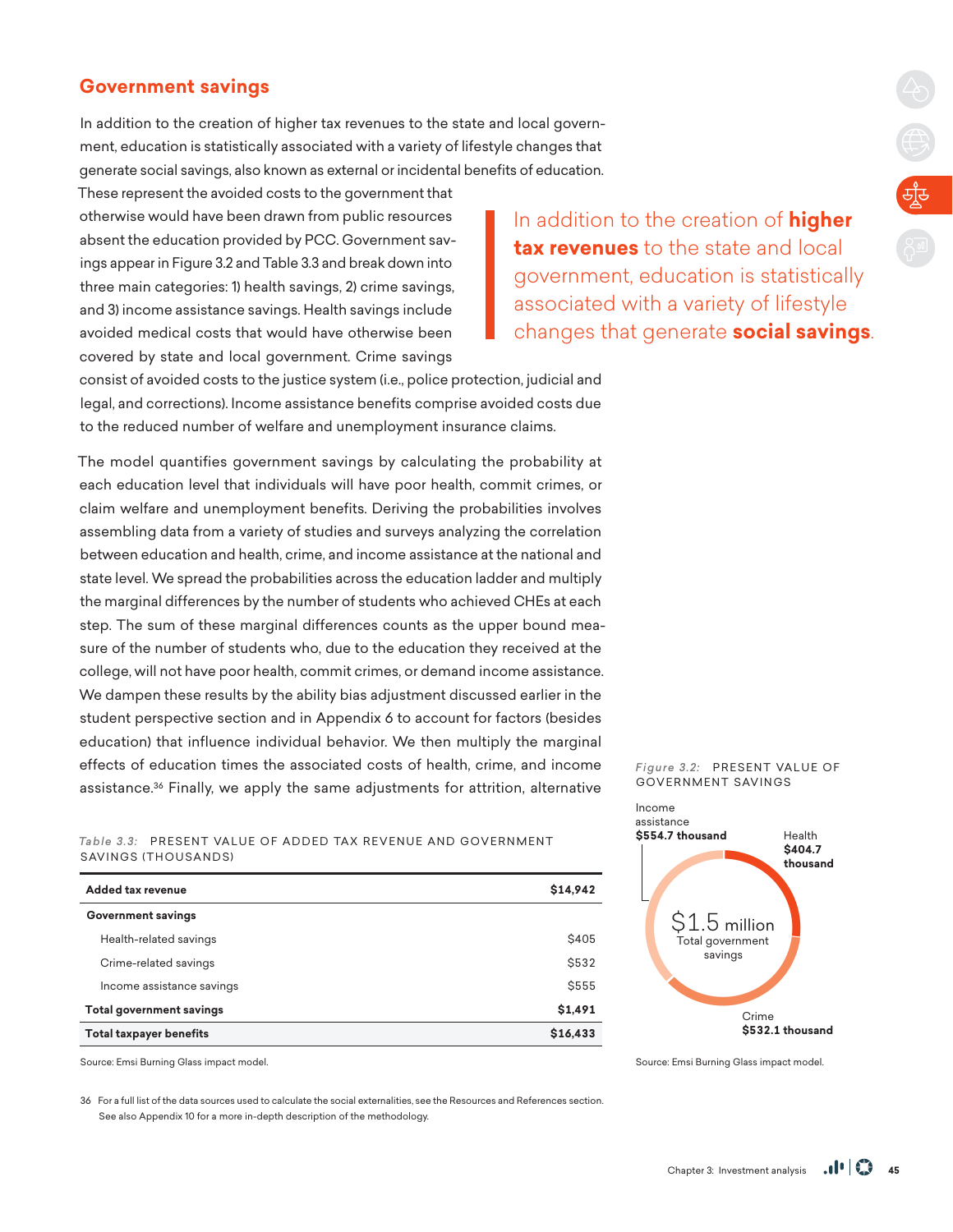education, and the shutdown point to derive the net savings to the government. Total government savings appear in Figure 3.2 and sum to \$1.5 million.

Table 3.3 displays all benefits to taxpayers. The first row shows the added tax revenues created in the state, equal to \$14.9 million, from students' higher earnings, increases in non-labor income, and spending impacts. The sum of the government savings and the added income in the state is \$16.4 million, as shown in the bottom row of Table 3.3. These savings continue to accrue in the future as long as the FY 2019-20 student population of PCC remains in the workforce.

## **Return on investment for taxpayers**

Taxpayer costs are reported in Table 3.4 and come to \$12.7 million, equal to the contribution of state and local government to PCC. In return for their public support, taxpayers are rewarded with an investment benefit-cost ratio of 1.3 (= \$16.4 million ÷ \$12.7 million), indicating a profitable investment.

At 2.4%, the rate of return to state and local taxpayers is favorable. Given that the stakeholder in this case is the public sector, we use the discount rate of 0.4%, the real treasury interest rate recommended by the Office of Management and Budget for 30-year investments.37 This is the return governments are assumed to be able to earn on generally safe investments of unused funds, or alternatively, the interest rate for which governments, as relatively safe borrowers, can obtain funds. A rate of return of 0.4% would mean that the college just pays its own way. In principle, governments could borrow monies used to support PCC and repay the loans out of the resulting added taxes and reduced government expenditures. A rate of return of 2.4%, on the other hand, means that PCC not only pays its own way, but also generates a surplus that the state and local government can use to fund other programs. It is unlikely that other government programs could make such a claim.

A rate of return of **2.4%** means that PCC not only pays its own way, but also generates a surplus that the state and local government can use to fund other programs.

**CARGE** 

37 Office of Management and Budget. "Discount Rates for Cost-Effectiveness, Lease Purchase, and Related Analyses." *Real Interest Rates on Treasury Notes and Bonds of Specified Maturities (in Percent)*. Last modified November 2020. https://www.whitehouse.gov/wp-content/uploads/2020/12/discount-history.pdf.